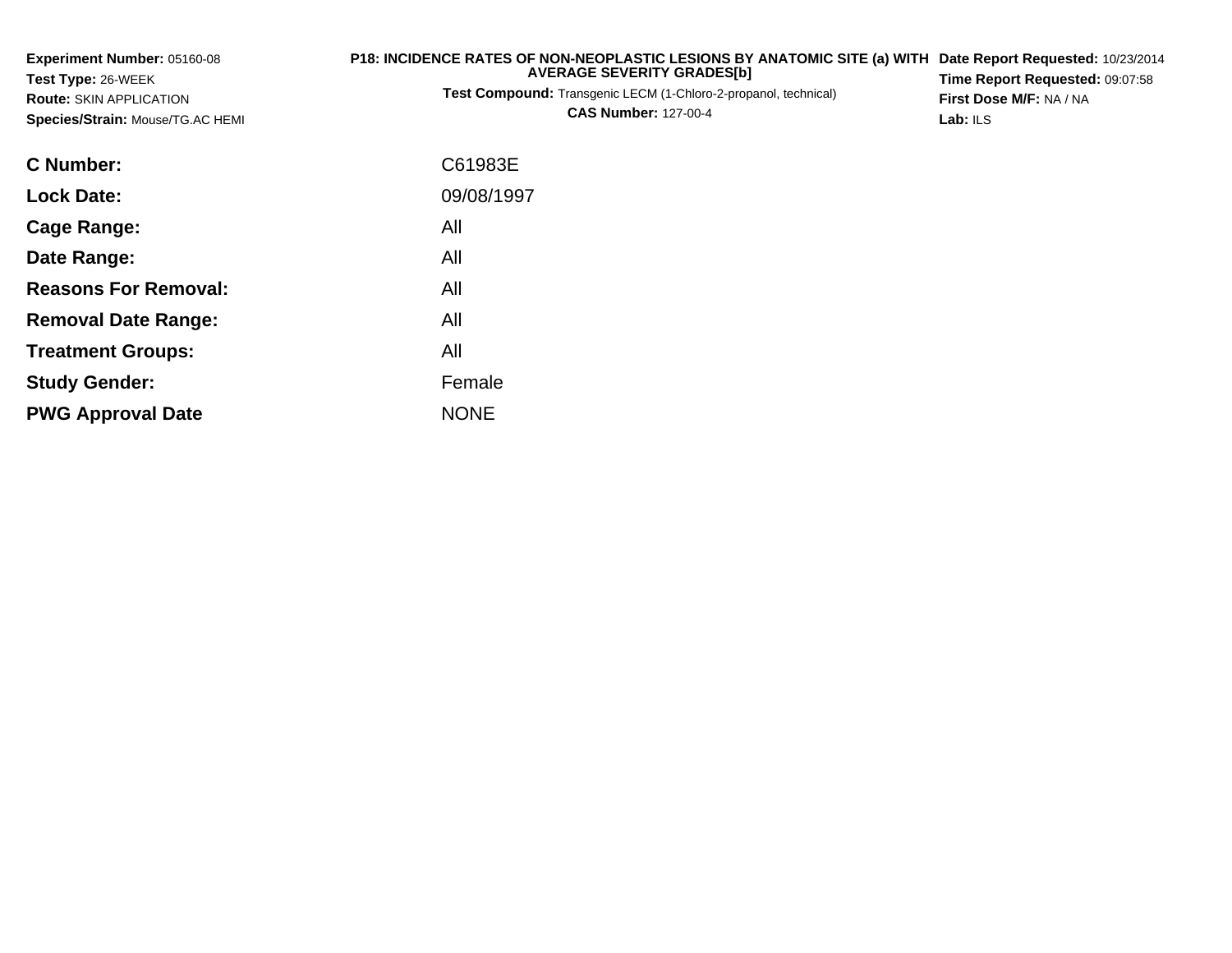**Experiment Number:** 05160-08

**Test Type:** 26-WEEK

## **Route:** SKIN APPLICATION

**Species/Strain:** Mouse/TG.AC HEMI

## **P18: INCIDENCE RATES OF NON-NEOPLASTIC LESIONS BY ANATOMIC SITE (a) WITH AVERAGE SEVERITY GRADES[b] Date Report Requested:** 10/23/2014

**Test Compound:** Transgenic LECM (1-Chloro-2-propanol, technical)**CAS Number:** 127-00-4

**Time Report Requested:** 09:07:58**First Dose M/F:** NA / NA**Lab:** ILS

| <b>TG.AC HEMI Mouse FEMALE</b>                              | 0 MG         | <b>1.25 UG TPA</b> | <b>1.2 MG</b> | 6.0 MG | 12.0 MG  |
|-------------------------------------------------------------|--------------|--------------------|---------------|--------|----------|
| <b>Disposition Summary</b>                                  |              |                    |               |        |          |
| <b>Animals Initially In Study</b>                           | 15           | 14                 | 15            | 15     | 20       |
| <b>Early Deaths</b>                                         |              |                    |               |        |          |
| <b>Moribund Sacrifice</b>                                   |              | $\mathbf 2$        |               |        | 1        |
| <b>Natural Death</b>                                        | $\mathbf{2}$ | $\mathbf 1$        | 1             |        |          |
| <b>Survivors</b>                                            |              |                    |               |        |          |
| <b>Natural Death</b>                                        |              | 1                  |               |        |          |
| <b>Terminal Sacrifice</b>                                   | 11           | 8                  | 14            | 15     | 16       |
| Other                                                       | $\mathbf{2}$ | $\mathbf 2$        |               |        | 3        |
| <b>Animals Examined Microscopically</b>                     | 11           |                    |               |        | 16       |
| <b>ALIMENTARY SYSTEM</b>                                    |              |                    |               |        |          |
| Liver                                                       | (11)         | (0)                | (0)           | (0)    | (16)     |
| Hematopoietic Cell Proliferation, Focal                     |              |                    |               |        | 1[1.0]   |
| Infiltration Cellular, Mononuclear CI                       | 11 [1.2]     |                    |               |        | 15[1.1]  |
| Midzonal, Hypertrophy                                       | 9[1.3]       |                    |               |        | 15 [1.4] |
| Midzonal, Hypertrophy, Diffuse                              | 1[1.0]       |                    |               |        |          |
| <b>Necrosis</b>                                             | 2[1.0]       |                    |               |        |          |
| Necrosis, Focal                                             |              |                    |               |        | 3[1.3]   |
| <b>Salivary Glands</b>                                      | (11)         | (0)                | (0)           | (0)    | (16)     |
| Submandibul GI, Atrophy, Diffuse                            | 1[3.0]       |                    |               |        |          |
| Submandibul GI, Infiltration Cellular,<br>Lymphocyte, Focal |              |                    |               |        | 2[1.0]   |
| Stomach, Forestomach                                        | (11)         | (0)                | (0)           | (0)    | (16)     |
| Epithelium, Hyperplasia, Focal                              | 1[3.0]       |                    |               |        |          |
| Inflammation, Suppurative, Acute, Focal                     | 1[2.0]       |                    |               |        |          |
| Stomach, Glandular                                          | (11)         | (0)                | (0)           | (0)    | (16)     |
| Tongue                                                      | (0)          | (0)                | (0)           | (0)    | (2)      |
| Inflammation, Chronic Active                                |              |                    |               |        | 1[2.0]   |

a - Number of animals examined microscopically at site and number of animals with lesion

b - Average severity grade (1-minimal; 2-mild; 3-moderate; 4-marked)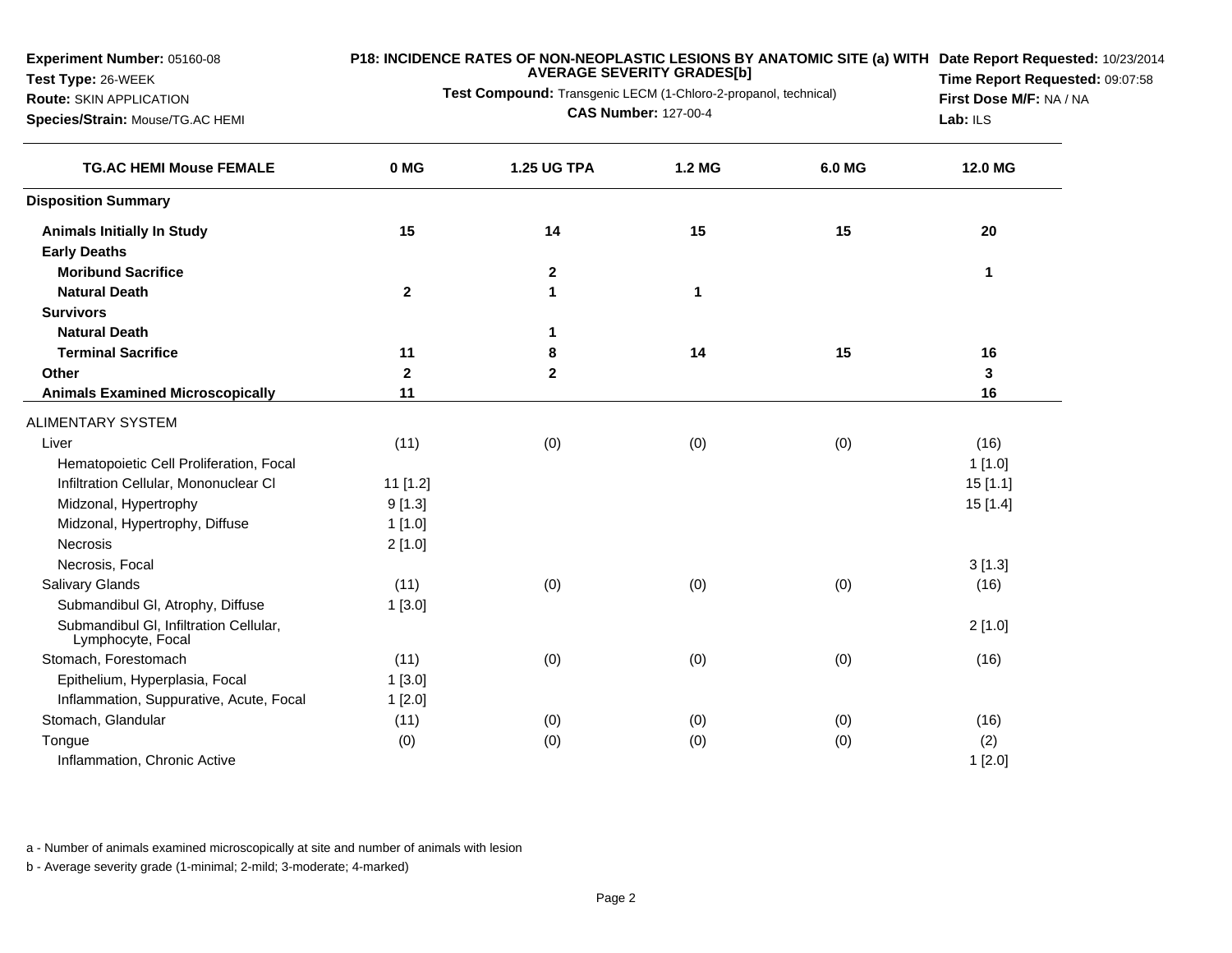| Experiment Number: 05160-08<br>Test Type: 26-WEEK<br><b>Route: SKIN APPLICATION</b>       | Test Compound: Transgenic LECM (1-Chloro-2-propanol, technical) | P18: INCIDENCE RATES OF NON-NEOPLASTIC LESIONS BY ANATOMIC SITE (a) WITH Date Report Requested: 10/23/2014<br>Time Report Requested: 09:07:59<br>First Dose M/F: NA / NA<br>Lab: ILS |        |        |                            |
|-------------------------------------------------------------------------------------------|-----------------------------------------------------------------|--------------------------------------------------------------------------------------------------------------------------------------------------------------------------------------|--------|--------|----------------------------|
| Species/Strain: Mouse/TG.AC HEMI<br><b>TG.AC HEMI Mouse FEMALE</b>                        |                                                                 |                                                                                                                                                                                      |        |        |                            |
|                                                                                           | 0 MG                                                            | <b>1.25 UG TPA</b>                                                                                                                                                                   | 1.2 MG | 6.0 MG | 12.0 MG                    |
| CARDIOVASCULAR SYSTEM<br>None                                                             |                                                                 |                                                                                                                                                                                      |        |        |                            |
| <b>ENDOCRINE SYSTEM</b>                                                                   |                                                                 |                                                                                                                                                                                      |        |        |                            |
| <b>Adrenal Cortex</b><br>Capsule, Hyperplasia, Focal<br>Zona Reticul, Degeneration, Fatty | (11)<br>6[1.2]<br>11 [1.4]                                      | (0)                                                                                                                                                                                  | (0)    | (0)    | (16)<br>4[1.0]<br>16 [1.4] |
| Adrenal Medulla                                                                           | (11)                                                            | (0)                                                                                                                                                                                  | (0)    | (0)    | (16)                       |
| <b>Pituitary Gland</b>                                                                    | (11)                                                            | (0)                                                                                                                                                                                  | (0)    | (0)    | (16)                       |
| <b>Thyroid Gland</b>                                                                      | (11)                                                            | (0)                                                                                                                                                                                  | (0)    | (0)    | (16)                       |
| Infiltration Cellular, Lymphocyte, Focal                                                  | 1[1.0]                                                          |                                                                                                                                                                                      |        |        |                            |
| <b>GENERAL BODY SYSTEM</b><br>None                                                        |                                                                 |                                                                                                                                                                                      |        |        |                            |
| <b>GENITAL SYSTEM</b>                                                                     |                                                                 |                                                                                                                                                                                      |        |        |                            |
| Ovary<br>Periovarn Tiss, Cyst                                                             | (0)                                                             | (0)                                                                                                                                                                                  | (0)    | (0)    | (1)<br>1[2.0]              |
| <b>Uterus</b><br>Endometrium, Hyperplasia, Cystic                                         | (0)                                                             | (0)                                                                                                                                                                                  | (0)    | (0)    | (1)<br>1[2.0]              |
| <b>HEMATOPOIETIC SYSTEM</b>                                                               |                                                                 |                                                                                                                                                                                      |        |        |                            |
| Lymph Node, Mandibular                                                                    | (10)                                                            | (0)                                                                                                                                                                                  | (0)    | (0)    | (15)                       |
| Spleen                                                                                    | (11)                                                            | (0)                                                                                                                                                                                  | (0)    | (0)    | (16)                       |
| Thymus                                                                                    | (10)                                                            | (0)                                                                                                                                                                                  | (0)    | (0)    | (16)                       |
| <b>INTEGUMENTARY SYSTEM</b>                                                               |                                                                 |                                                                                                                                                                                      |        |        |                            |
| Mammary Gland                                                                             | (8)                                                             | (0)                                                                                                                                                                                  | (0)    | (0)    | (16)                       |
| Skin                                                                                      | (11)                                                            | (0)                                                                                                                                                                                  | (0)    | (0)    | (16)                       |
| Epidermis, SOA, Hyperplasia, Focal                                                        |                                                                 |                                                                                                                                                                                      |        |        | 1[2.0]                     |
| SOA, Inflammation, Chronic Active, Focal                                                  |                                                                 |                                                                                                                                                                                      |        |        | 1[1.0]                     |

a - Number of animals examined microscopically at site and number of animals with lesion

b - Average severity grade (1-minimal; 2-mild; 3-moderate; 4-marked)